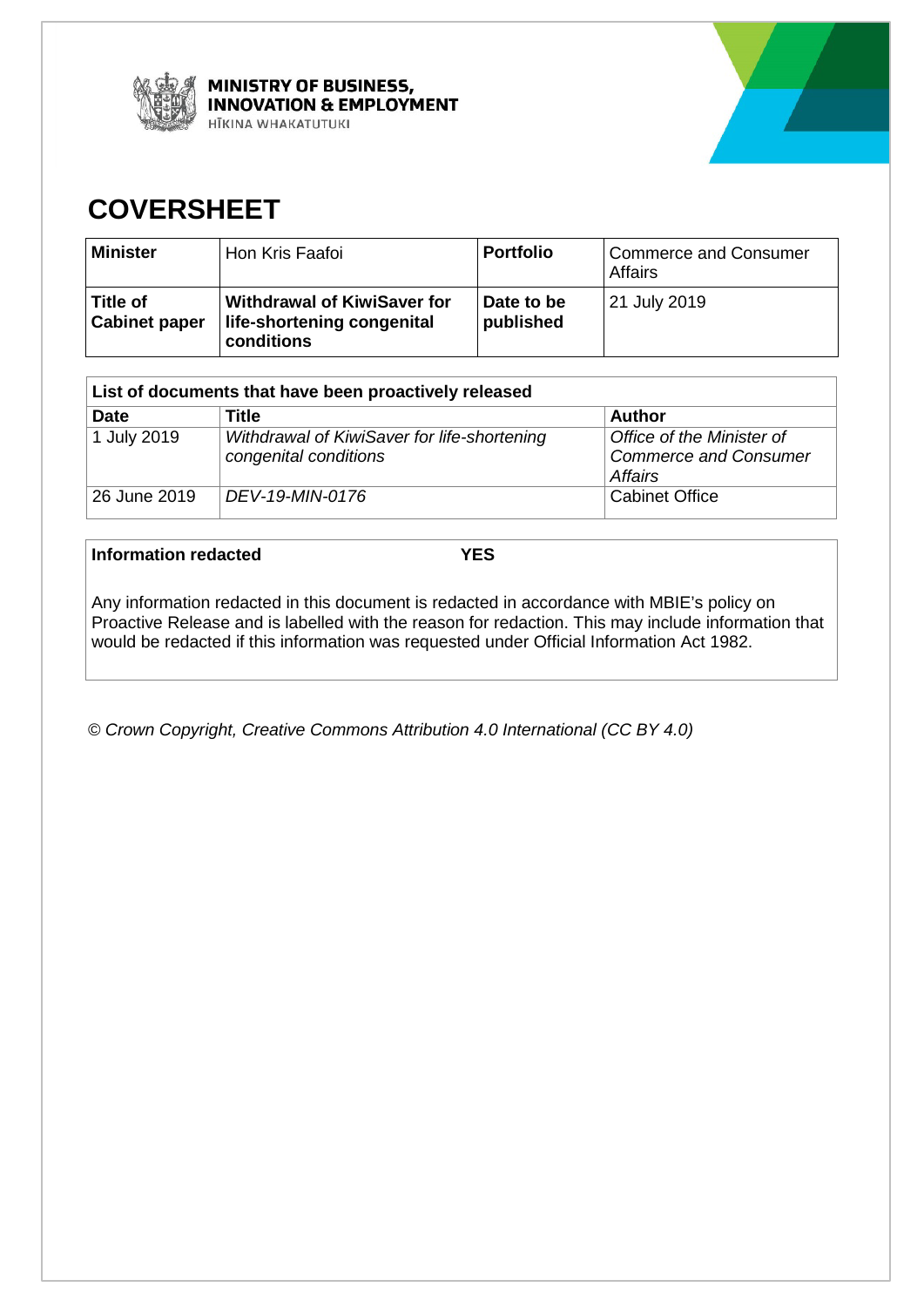#### In Confidence

Office of the Minister of Commerce and Consumer Affairs Chair, Cabinet Economic Development Committee

# **Withdrawal of KiwiSaver for life-shortening congenital conditions**

#### **Proposal**

1. I am seeking the Committee's agreement to amend the KiwiSaver Act 2006 in order to allow people with life-shortening congenital conditions to withdraw their KiwiSaver savings early.

#### **Executive Summary**

- 2. I am proposing to create a new withdrawal category in the KiwiSaver Act that would allow people with life-shortening congenital conditions (a condition they are born with) to withdraw their savings early. It is important for people with these conditions to have the opportunity to use KiwiSaver to save for their retirement and to access their savings at a point that would allow them to spend a reasonable amount of their adult life in retirement.
- 3. Currently KiwiSaver is not an appropriate product for people with life-shortening congenital conditions. The majority of people in these circumstances would be advised not to join KiwiSaver and therefore they miss out on the benefits that are specific to KiwiSaver, notably the Government contribution and compulsory employer contributions.
- 4. The existing serious illness withdrawal category is not useful for people with lifeshortening congenital conditions because withdrawal can only be made on the basis of imminent risk of death or permanent incapacity to work.
- 5. The new withdrawal category would establish a set list of conditions named in regulations that would automatically qualify for withdrawal. An alternative process would also be available to people that have a life-shortening congenital condition that is not named in the regulations to apply to their KiwiSaver provider for withdrawal.

# **Background**

- 6. People with life-shortening congenital conditions can join KiwiSaver to save for their retirement but under the current withdrawal settings cannot access their savings before the lock-in date of 65 years old (being the age of qualification for New Zealand superannuation). Having such a condition means a person may not live until 65 years old and will not be able to use their KiwiSaver savings to support their financial wellbeing in retirement. Therefore, the majority of people with life-shortening congenital conditions would be advised not to join KiwiSaver.
- 7. This issue was brought to my attention last year when Tim Fairhall and his mother Joan Fairhall wrote to me raising concerns that the current withdrawal provisions in KiwiSaver discriminate against people with Down syndrome. Tim Fairhall has Down syndrome and an effect of this condition is that he is aging prematurely. His life expectancy is approximately 57 years. He has been contributing to KiwiSaver for a number of years, but under the current withdrawal settings, Mr Fairhall may not live long enough to gain access to those savings. Tim and Joan Fairhall then made a submission to the Finance and Expenditure Committee on the Taxation (Annual Rates for 2018-19, Modernising Tax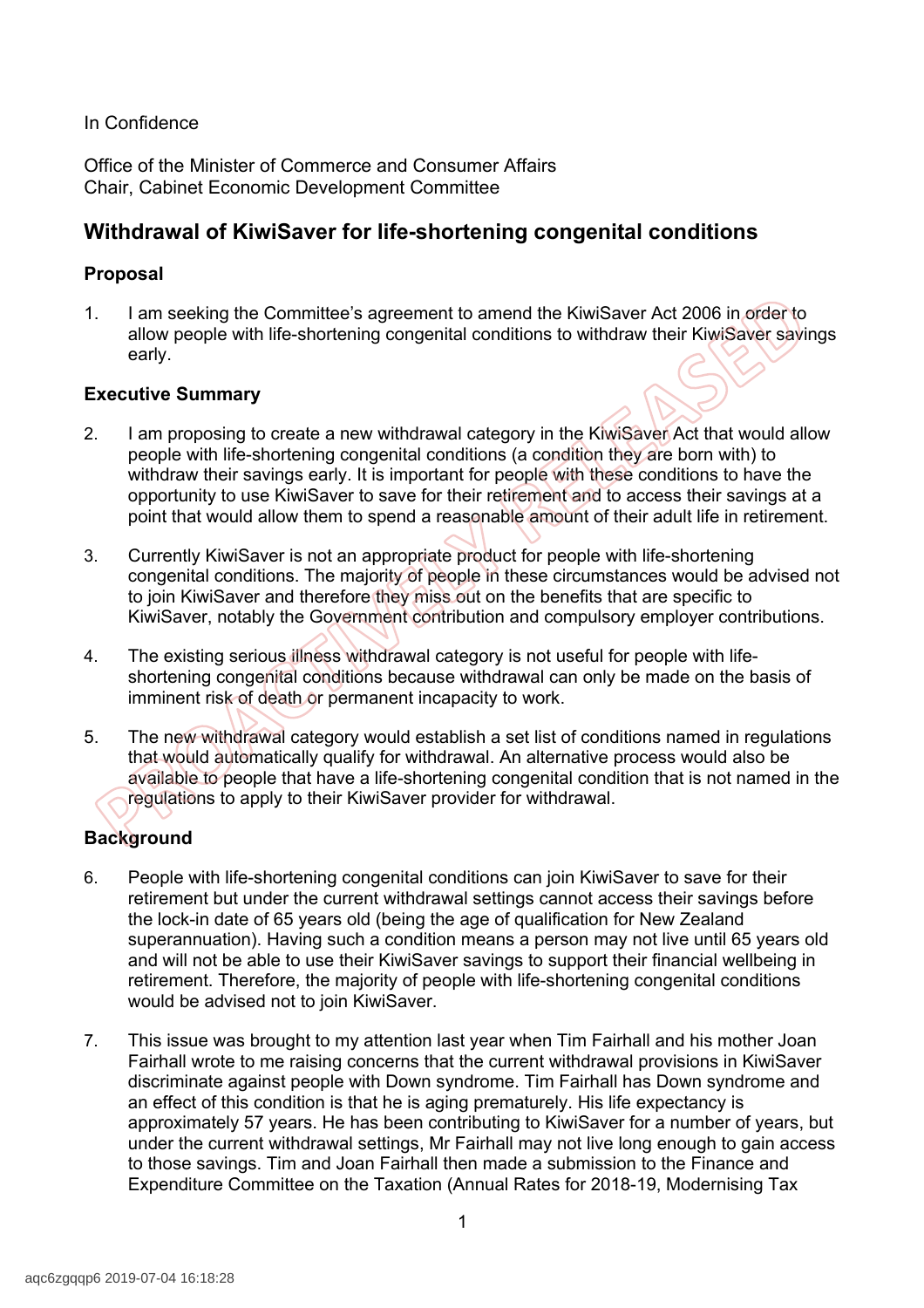Administration, and Remedial Matters) Act 2019 to this effect.

8. There is an existing serious illness withdrawal category in the KiwiSaver Act but it would not be useful for Mr Fairhall and others with life-shortening congenital conditions. Withdrawal under the serious illness category can only be made on the basis that a person is totally and permanently unable to engage in work for which they are suited or has a condition that poses a serious and imminent risk of death. This withdrawal category would not allow people with life-shortening congenital conditions to withdraw their KiwiSaver at a point that would allow them to spend a reasonable portion of their adult life in retirement.

## **A new KiwiSaver withdrawal category for life-shortening congenital conditions**

- 9. I propose to create a new withdrawal category in the KiwiSaver Act allowing people with life-shortening congenital conditions to withdraw their savings before the age of 65. I believe that it is important that these people have an opportunity to have a positive retirement and to support their financial wellbeing in retirement through KiwiSaver.
- 10. It is particularly important for KiwiSaver to work for these New Zealanders because there are some benefits that are specific to KiwiSaver that cannot be accessed through privately run retirement savings schemes, notably the Government contribution and compulsory employer contributions.
- 11. These changes will also apply to complying superannuation funds. Complying superannuation funds are retirement savings schemes that have similar benefits to KiwiSaver funds (the Government contribution and compulsory employer contribution) because savings are locked-in until a person is 65. They are typically workplace savings schemes like those run by the Fire Service or New Zealand Post.

## **Details of how the new withdrawal category would work**

12. The KiwiSaver Act's purpose is to support saving for retirement. To preserve this purpose there are a limited number of situations where a person can make a withdrawal before the age of 65. I have taken care to create a withdrawal category that is sufficiently targeted to those it is intending to serve and make it relatively easy to administer. Targeting the withdrawal category also mitigates the impact a broad withdrawal category might have on the purpose of KiwiSaver as a retirement savings vehicle. KiwiSaver is designed so that the majority of people will access their funds once they are 65 years old.

#### **A set list of conditions would trigger withdrawal and there would be flexibility to apply for other congenital conditions not on the set list**

- 13. In order to define who would be eligible for withdrawal under the new category a set list of life-shortening congenital conditions would be established through regulations allowing a person to withdraw their retirement savings before the age of 65. This list would be limited to congenital conditions where it is known the condition is likely to shorten a person's life below the age of 65. The list of set conditions is being developed by officials in consultation with the medical profession. The list would also be subject to review to ensure it stays up-to-date.
- 14. Establishing a set list of conditions that qualify for withdrawal will give certainty to people with those conditions about their ability to withdraw their KiwiSaver savings. It also provides clarity to KiwiSaver providers about the types of conditions that will typically form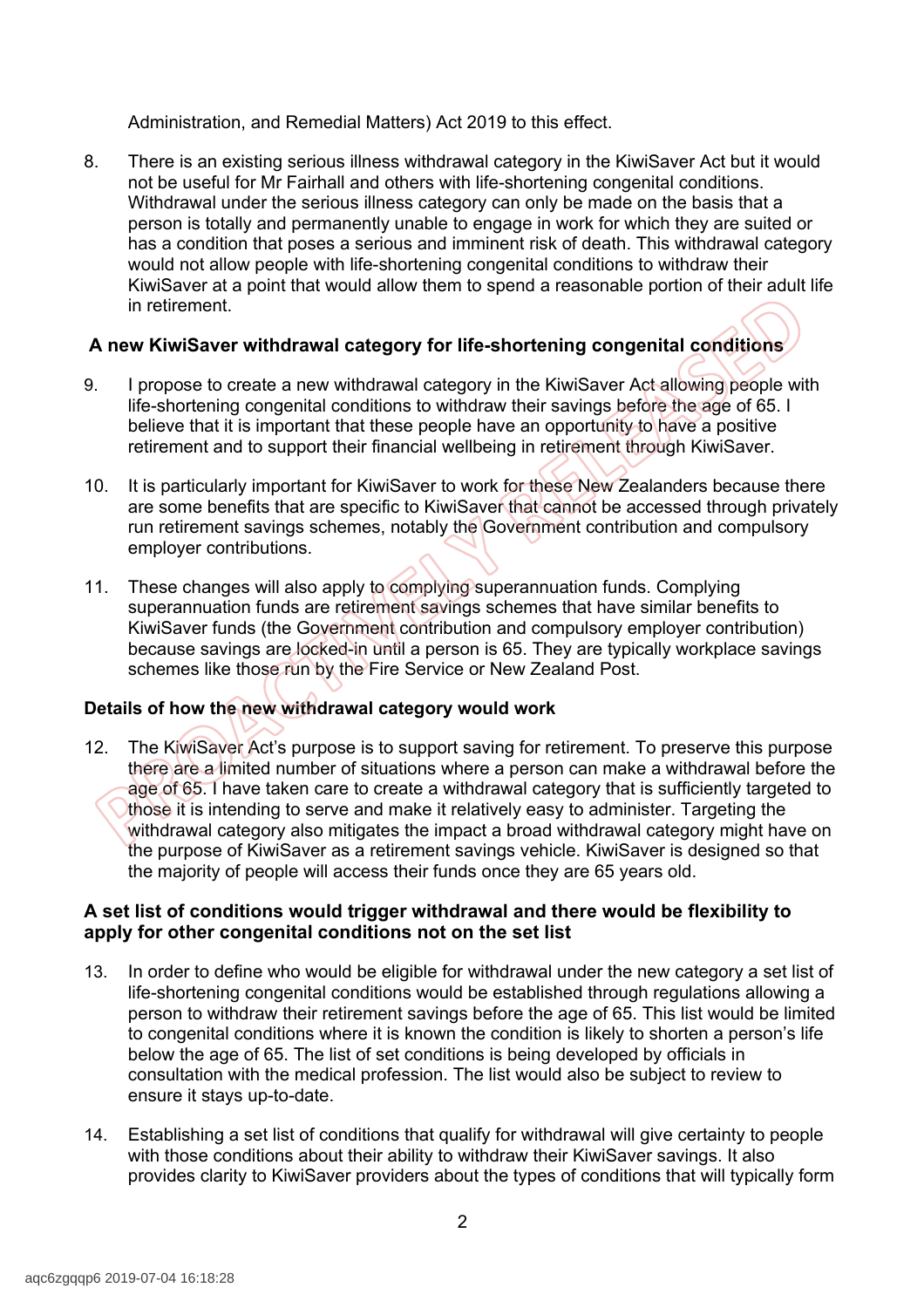the basis of the majority of applications and make the administration process a relatively simple task.

- 15. There would also be a process where a person could apply to their KiwiSaver provider for withdrawal for a life-shortening congenital condition that is not on the set list. This flexibility is needed because this is a complex area. This alternative process would be appropriate for people with rare congenital conditions that shorten their life below the age of 65.
- 16. I consider the proposed administrative process for the new withdrawal category provides certainty about who can apply for withdrawal in the majority of cases, and flexibility for other conditions to be considered for withdrawal.

#### **Discretion to choose a retirement date**

17. The new category would allow the individual to choose the age at which they retire. Whilst this discretion would be unusual in the context of how KiwiSaver currently operates, I consider it is appropriate for these circumstances. Two individuals with the same condition may have very different life expectancies due to the severity of their condition and a number of other influencing factors. Because of this variation in life expectancy I believe it is appropriate to allow those with life-shortening congenital conditions to withdraw their KiwiSaver at the point at which they choose to retire.

#### **Process for withdrawal**

- 18. To apply for withdrawal a person with a life-shortening congenital condition would go through a similar process to the current serious illness withdrawal process.
- 19. In the case of a person that has a condition named on the set list, they would:
	- a. Apply in writing to their KiwiSaver supervisor or manager with accompanying medical evidence verifying that they have a life-shortening condition named in the regulations.
	- b. Supply a statutory declaration that they are intending to retire and wish to withdraw their KiwiSaver savings.
	- c. Supply any additional information that the KiwiSaver supervisor or manager requires to reasonably satisfy themselves that the person has a condition qualifying for withdrawal.
- 20. In the case of a person that has a life-shortening congenital condition that is not on the set list, they would:
	- a. Apply in writing to their KiwiSaver supervisor or manager stating that they have a congenital condition with medical evidence verifying that the condition is expected to reduce their life below the age at which funds are locked-in under the KiwiSaver Act.
	- b. Supply a statutory declaration that they are intending to retire and wish to withdraw their KiwiSaver savings.
	- c. Supply any additional information that the KiwiSaver supervisor or manager requires to reasonably satisfy themselves that the person has a condition qualifying for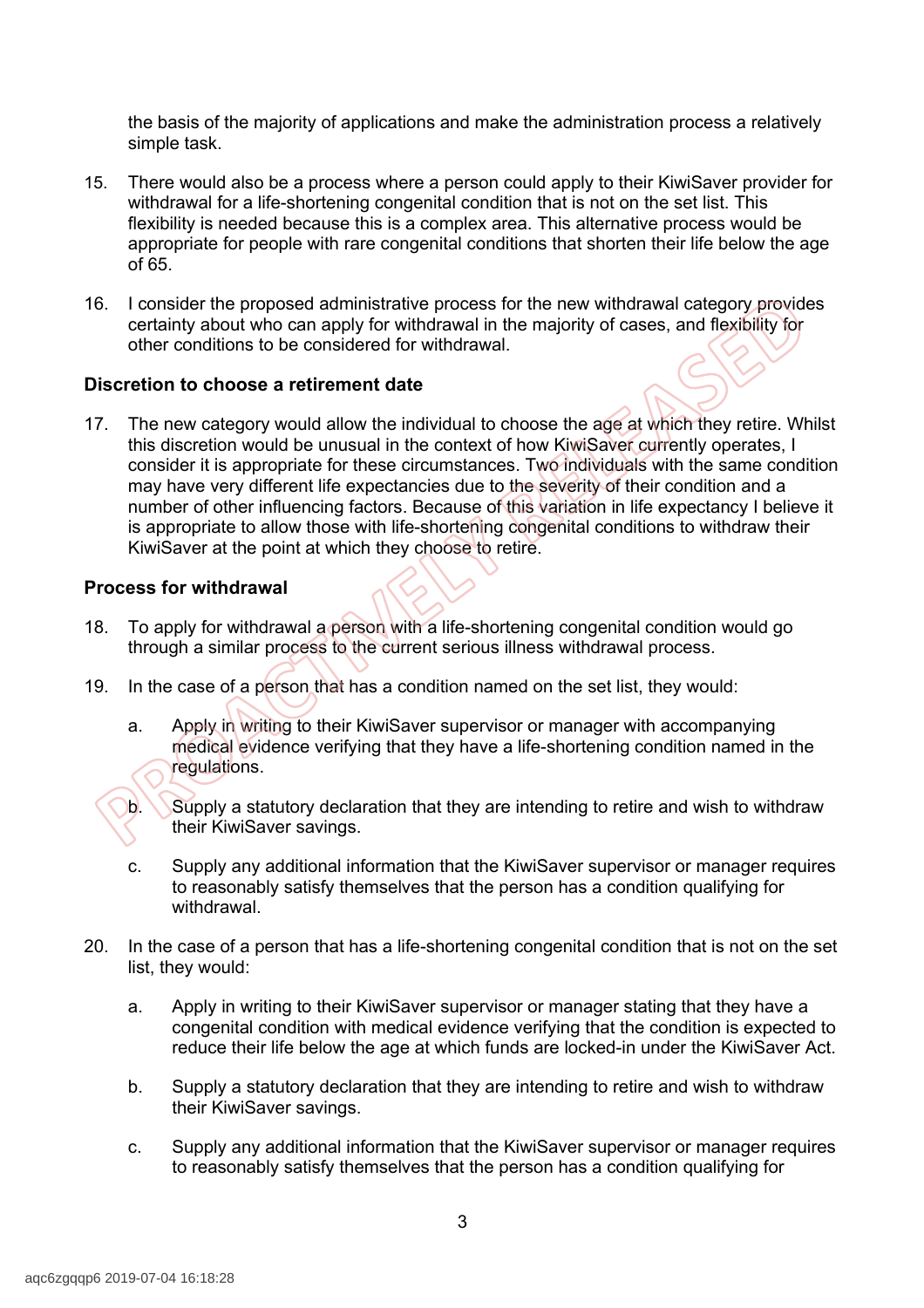withdrawal.

In regards to the set list of conditions named in regulations, I propose that these would be  $21.$ subject to review. I do not propose a set review period, instead I would expect that the information gained through the alternative process for application – namely the frequency with which other congenital conditions are being granted access – would inform the need for a review

#### **Partial retirement**

- I propose that following approval of withdrawal under this new category a person could 22 continue to contribute to KiwiSaver if they decide to stay in some form of employment, or decide to resume employment at a later date. I believe this is consistent with allowing people the opportunity to have a positive retirement. They would also have the ability to make immediate withdrawals on these savings.
- I am also proposing that if a person continues to contribute to KiwiSaver during partial 23. retirement then they would not be eligible for the Government and compulsory employer contributions. This is consistent with how other KiwiSaver members are treated when withdrawing for the purpose of retirement.

#### Impact on social assistance

- Once KiwiSaver funds are no longer 'locked-in' they are treated as an available asset for 24. the purpose of social assistance, and income earned from that asset is treated as income. Therefore if people withdraw their KiwiSaver savings under the new category their funds are 'unlocked' and it will most likely reduce or stop any social assistance they are eligible to receive. The effect of this is that a person with a life-shortening congenital condition may actually be made worse-off if they withdraw their KiwiSaver relative to a person retiring at age 65.
- The issue outlined above is related to other questions about how the early withdrawal of  $25.$ KiwiSaver funds interacts with asset and income tests under the social assistance regulations. Early withdrawal of KiwiSaver for significant financial hardship, serious illness and first home withdrawal can impact on the amount of social assistance a person is entitled to receive. Work will be undertaken to investigate the 'interface issues' between early withdrawal of KiwiSaver and social assistance regulations, and any<br>recommendations for change will be made confidential advice to Government recommendations for change will be made

## **Consultation**

- In order to scope the problem and to seek advice on possible solutions a report was 26 commissioned from two independent advisers: Dr Claire Matthews of Massey University and Donna Mitchell from IHC. In formulating their report they undertook a range of targeted consultation with people that have health and disability knowledge and expertise, and those within the KiwiSaver industry. The majority of those consulted expressed 'in principle support' for a new withdrawal category to be created for people with lifeshortening congenital conditions.
- There will also be an opportunity for further public consultation through the Select  $27.$ Committee process.
- The following agencies and departments have been consulted the Treasury, Inland 28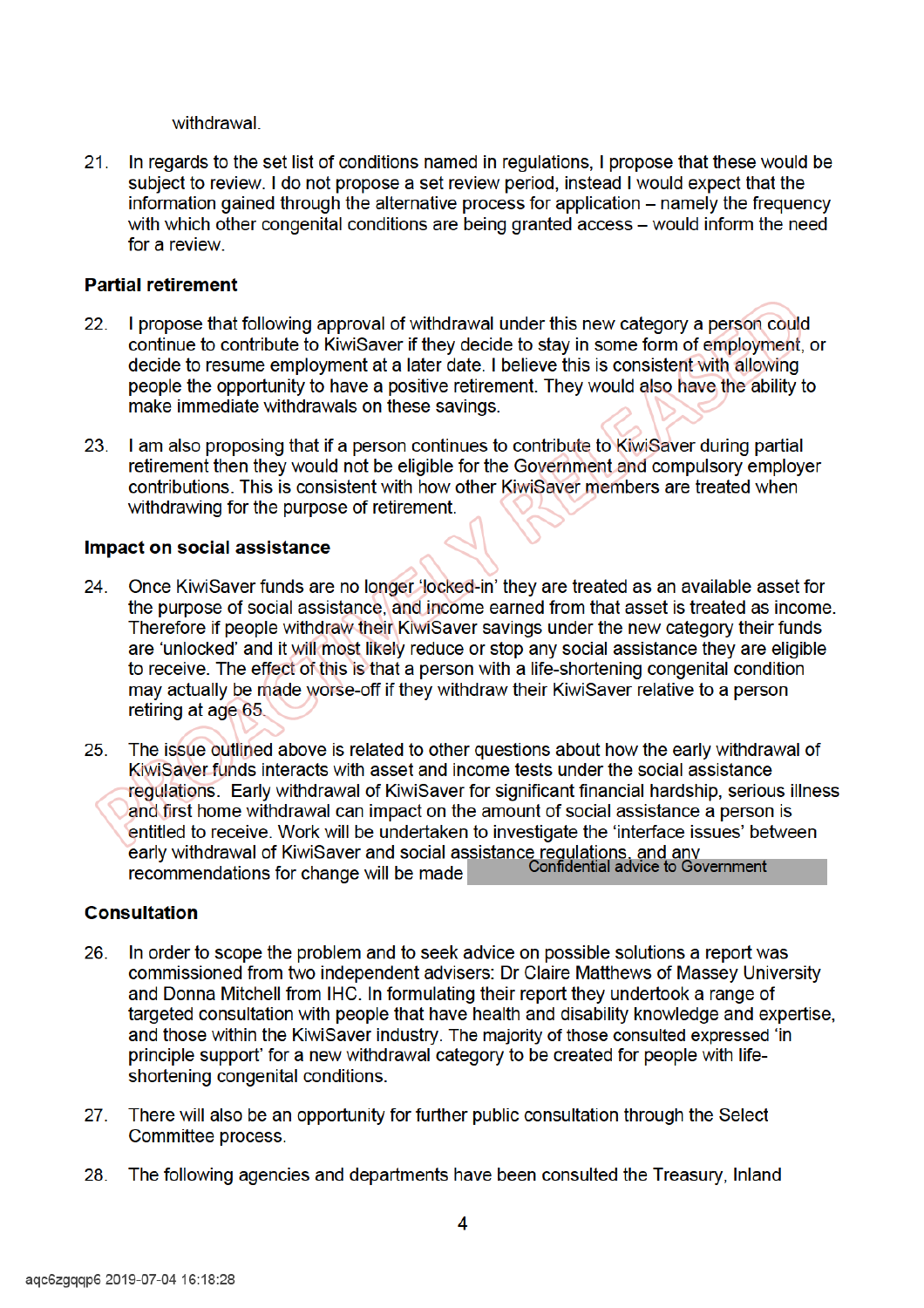Revenue, the Ministry of Social Development, the Financial Markets Authority, the Commission for Financial Capability and the Ministry of Justice.

29. The Department of the Prime Minister and Cabinet has been informed.

#### **Financial Implications**

- 30. The purpose of the proposed changes is to make KiwiSaver an appropriate retirement savings vehicle for a larger number of New Zealanders. As a result, there would likely be a small increase on the total amount of Government contribution made towards KiwiSaver.
- 31. As noted above, work will be undertaken to assess how the early withdrawal of KiwiSaver interacts with eligibility for social assistance. If changes are made to the way in which early withdrawal of KiwiSaver funds are treated for the purpose of asset and income tests relating to assessments for social assistance then this could increase the amount of social assistance spending.

#### **Legislative Implications**

- 32. Changes to the KiwiSaver Act will be required to implement the proposals. These changes will be made through a Supplementary Order Paper to the Taxation (KiwiSaver, Student Loans, and Remedial Matters) Bill which is scheduled for introduction at the end of June 2019. It holds a category 3 priority on the 2019 Legislation Programme.
- 33. Associated changes to the KiwiSaver Regulations 2006 will also be required in order to specify the list of conditions that qualify for withdrawal. A regulation making power will need to be inserted into the KiwiSaver Act in order to enable this.
- 34. To apply the changes to complying superannuation funds, changes will also be required to the Income Tax Act 2007.

# **Impact Analysis**

35. The Ministry of Business, Innovation and Employment's (MBIE) Regulatory Impact Analysis Review Panel has reviewed the attached Regulatory Impact Statement prepared by MBIE. The Panel considers that the information and analysis summarised in the Regulatory Impact Statement partially meets the criteria necessary for Ministers to make informed decisions on proposals in this paper. This is because there has been limited consultation on the proposal which may mean that the potential consequences identified in the Regulatory Impact Statement are not fully understood.

#### **Human Rights**

- 36. This policy seeks to positively discriminate for people with life-shortening congenital conditions so that KiwiSaver becomes a viable retirement savings vehicle for them by allowing them to withdraw their savings at a point that would allow them to have a positive retirement.
- 37. Creating a withdrawal category that names certain conditions as qualifying for withdrawal could have discriminatory effects upon those people that also have a life-shortening congenital condition that is not on the named list because the evidence burden may be higher under the alternative process for withdrawal. However the policy is seeking to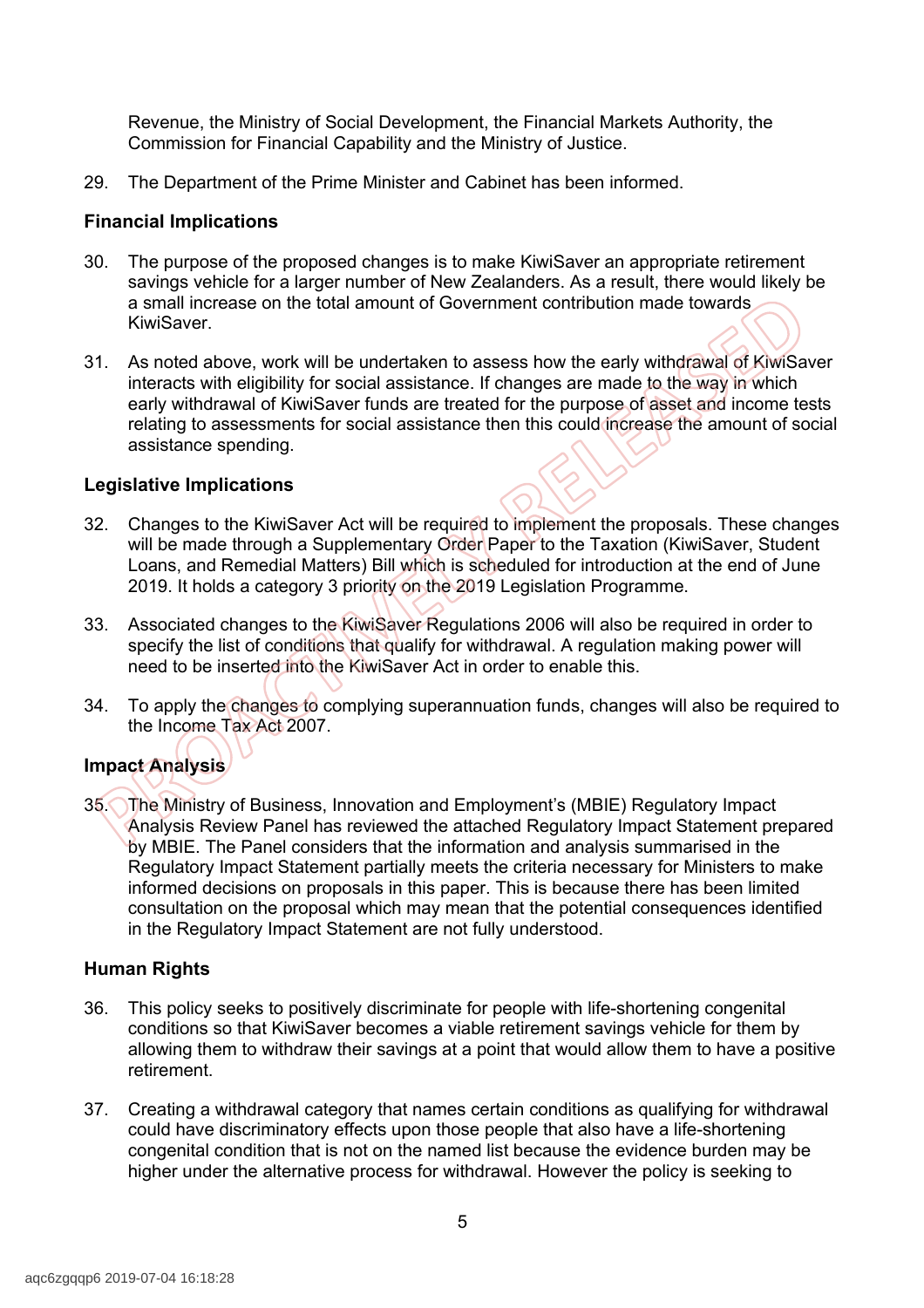provide certainty for the majority of people that will utilise this withdrawal category whilst still providing an avenue for people with other life-shortening congenital conditions to also withdraw their KiwiSaver for early retirement.

38. There are also potential discriminatory effects for people that have a non-congenital lifeshortening condition. The existing serious illness withdrawal category can be relied upon by people in these circumstances. However the proposed changes may raise questions about the current scope of the serious illness category. There may be reasons to reconsider the existing serious illness withdrawal provisions in the future.

#### **Gender Implications**

39. There are no gender implications arising from the policy proposals in this paper.

#### **Disability Perspective**

- 40. The proposals in this paper seek to positively influence the wellbeing of people with disabilities in retirement.
- 41. The advice provided to me has been informed by people with knowledge of intellectual disability, health and disability experts, a legal expert specialising in health and disability, and further consultation with Tim Fairhall and his mother Joan Fairhall.

#### **Publicity**

42. Subject to Cabinet's agreement to the recommendations in this paper, I intend to issue a press release announcing Cabinet's decisions.

#### **Proactive Release**

43. I intend to release the paper proactively in whole within 30 days. MBIE will publish a copy of this paper on its website.

## **Recommendations**

The Minister for Commerce and Consumer Affairs recommends that the Committee:

- 1 **note** that the majority of New Zealanders are able to withdraw their KiwiSaver savings at the time they qualify for New Zealand superannuation.
- 2 **note** that there are currently a limited number of situations where a person can withdraw their savings before the age of 65, being first home withdrawal, serious illness and financial hardship, and permanent emigration.
- 3 **agree** that a new withdrawal category will be created in the KiwiSaver Act 2006 allowing people with life-shortening congenital conditions to withdraw their savings before the lock-in date specified in the KiwiSaver Act, being the New Zealand superannuation qualification age.
- 4 **note** that the new category has been designed with the specific needs of those with lifeshortening congenital conditions in mind.
- 5 **agree** that the withdrawal category allow the individual applying for withdrawal to determine their date of withdrawal.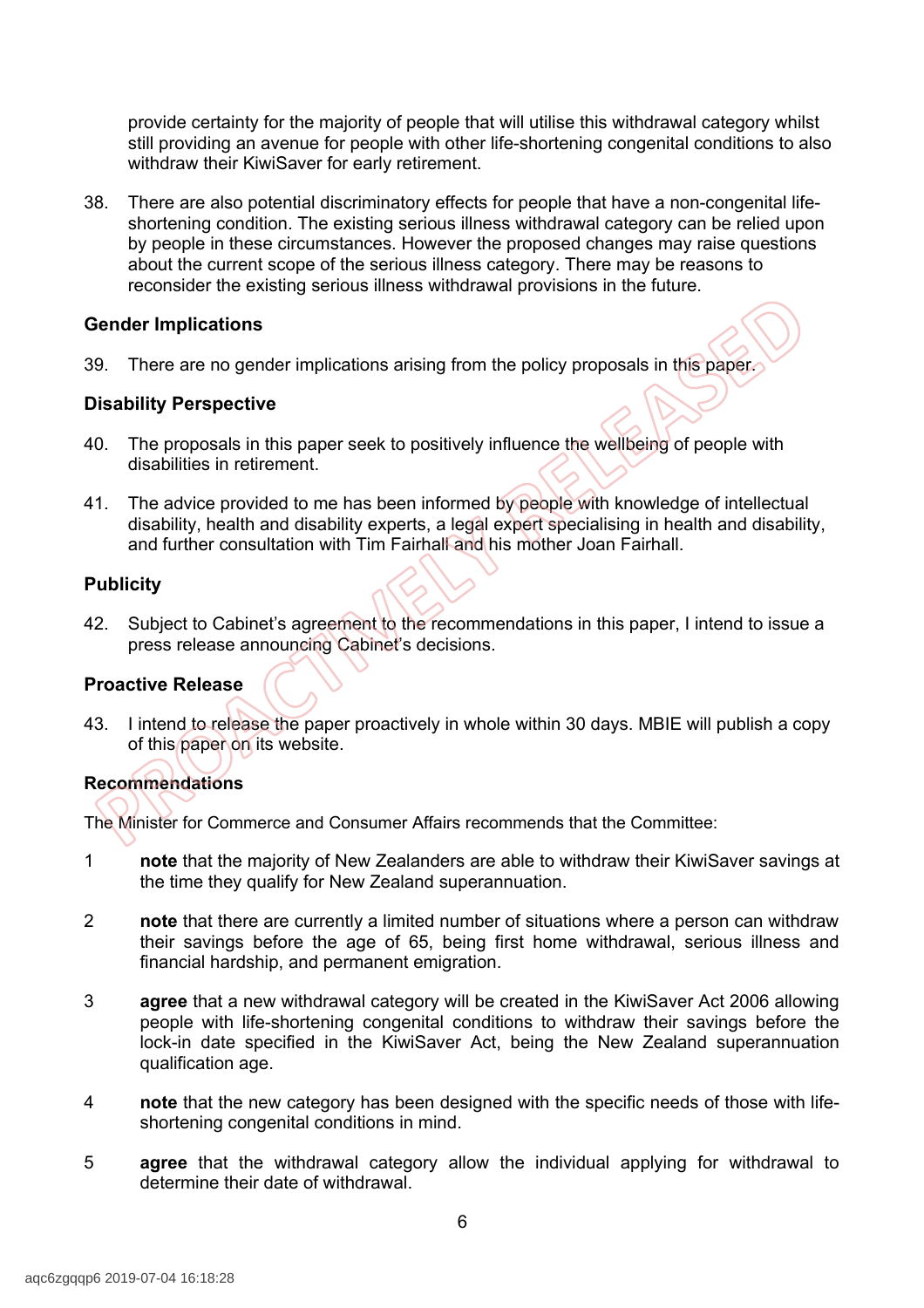- 6 **agree** a set list of congenital conditions be specified as guaranteeing withdrawal established through regulations under the KiwiSaver Act 2006.
- 7 **note** that the list of congenital conditions to be detailed in regulations is being developed by officials in consultation with the medical profession and that these will be finalised through the drafting process.
- 8 **agree** that individuals that have a congenital condition that is not on the set list named in regulations may also apply for withdrawal.
- **9 note** that making a withdrawal under the new category does not prevent a person from continuing in paid employment.
- **10 agree** that a person who has made a withdrawal under the new category may continue to keep contributing to KiwiSaver**.**
- **11 agree** that the process for withdrawal for a person that has a congenital condition named in the regulations will be:
	- **11.1** apply in writing to the KiwiSaver manager or supervisor with accompanying medical evidence verifying that they have a life-shortening condition named in the regulations;
	- **11.2** supply a statutory declaration that they are intending to retire and wish to withdraw their KiwiSaver savings; and
	- **11.3** supply any additional information that the KiwiSaver manager or supervisor requires to reasonably satisfy themselves that the person has a condition qualifying for withdrawal.
- **12 agree** that the process for withdrawal for a person that has a life-shortening congenital condition that is not named in the regulations will be:

**12.1** apply in writing to the KiwiSaver manager or supervisor stating that they have a congenital condition with medical evidence verifying that the condition is expected to reduce their life below the New Zealand superannuation qualification age;

- **12.2** supply a statutory declaration that they are intending to retire and wish to withdraw their KiwiSaver saving; and
- **12.3** supply any additional information that the KiwiSaver manager or supervisor requires to reasonably satisfy themselves that the person has a condition qualifying for withdrawal.
- **13 agree** that the amount that can be withdrawn by a person that qualifies for withdrawal under the new category described in recommendation 3 above may be up to the value of the KiwiSaver member's accumulation.
- **14 agree** that a regulation making power will be inserted into the KiwiSaver Act 2006 to allow for a list of congenital conditions to be specified in regulations.
- **15 agree** that these changes will be made through a Supplementary Order Paper to the Taxation (KiwiSaver, Student Loans, and Remedial Matters) Bill.